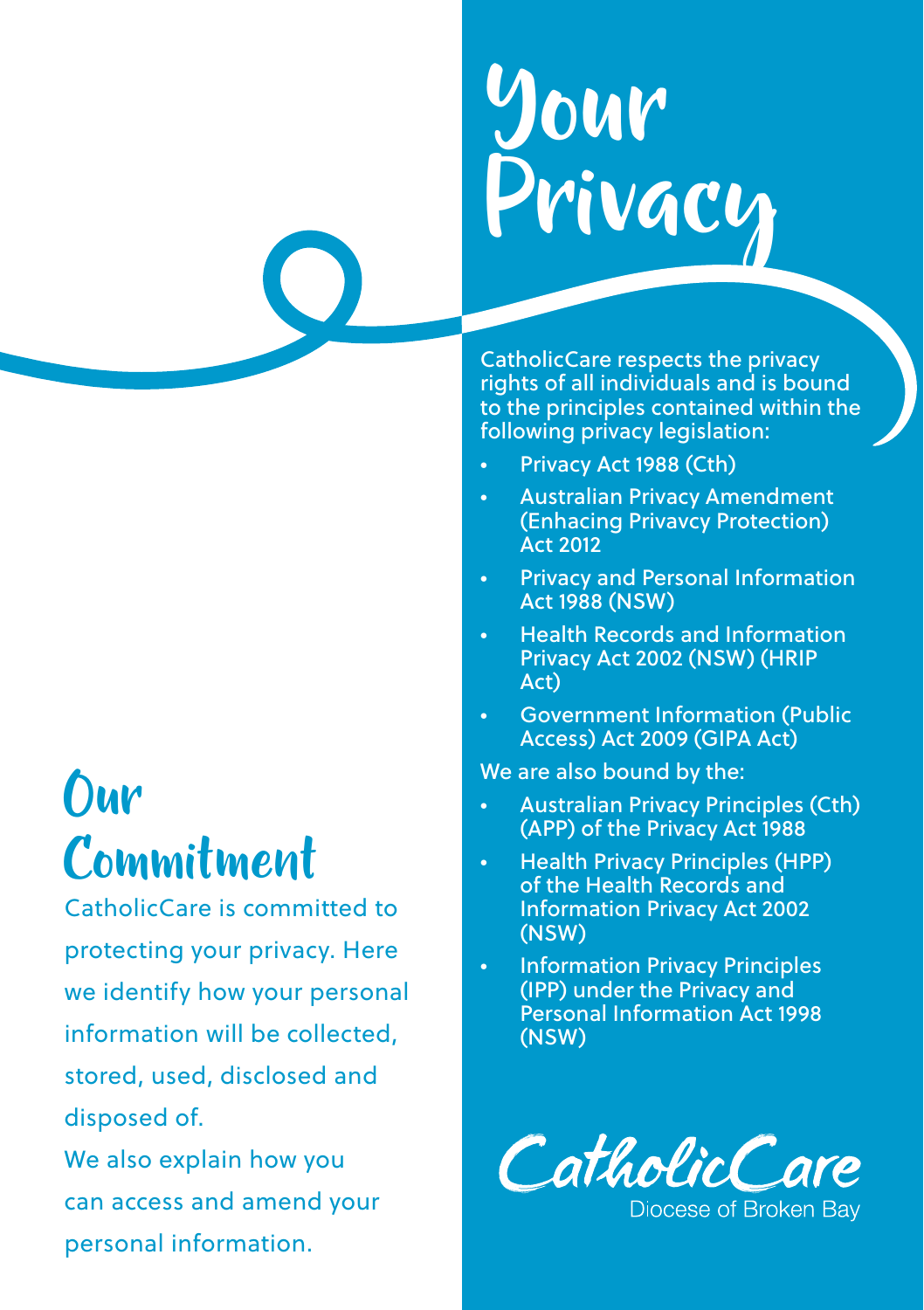#### Personal Information & Sensitive Personal Information

**Personal Information:** refers to information or an opinion, whether true or not, about an individual whose identity is apparent or could be reasonably ascertained from that information or opinion.

**Sensitive Personal Information:**  includes ethnic or racial origin; political opinions; membership of a political association; religious or philosophical beliefs or affiliations; membership of a professional or trade association; health; sexual preferences, practices or activities; and criminal record.

# Information Collection

Information and data collection is a requirement of many CatholicCare funding contracts with Government. We also use data for research to improve the quality and types of services we provide where:

- It is for a lawful purpose directly related to providing services, and
- It is reasonably necessary for us to have this information.

We only collect personal information if:

- Both of the above tests are met, and
- You have consented and/or
- Collection is required by law and/or
- It is needed to deal with a serious and imminent threat to any person (and the person is incapable of giving consent) or to the general public.

Information will only be collected directly from you, from a third party if you consent, or from your legally recognised or appointed representative. You, or your legally recognised representative, must provide informed consent before your personal information can be collected and disclosed.

If a child is under 16 years of age and it is not reasonable or practicable to collect the information directly from them, the information may be collected from a parent or guardian without the child's consent.

You will be informed of the following:

- The fact that information is being collected
- Whether the collection is required by law
- Who will hold/receive the information
- The purposes for which information is collected
- The consequences of not providing the information
- How you can access the information and make changes if it's not accurate
- How you can make a complaint.

You'll be asked to show you understand and give your consent.

## Storage

All personal information is kept safely and securely to prevent loss, unauthorised access, use, modification or disclosure or other misuse. Information will not be made available to any unauthorised party.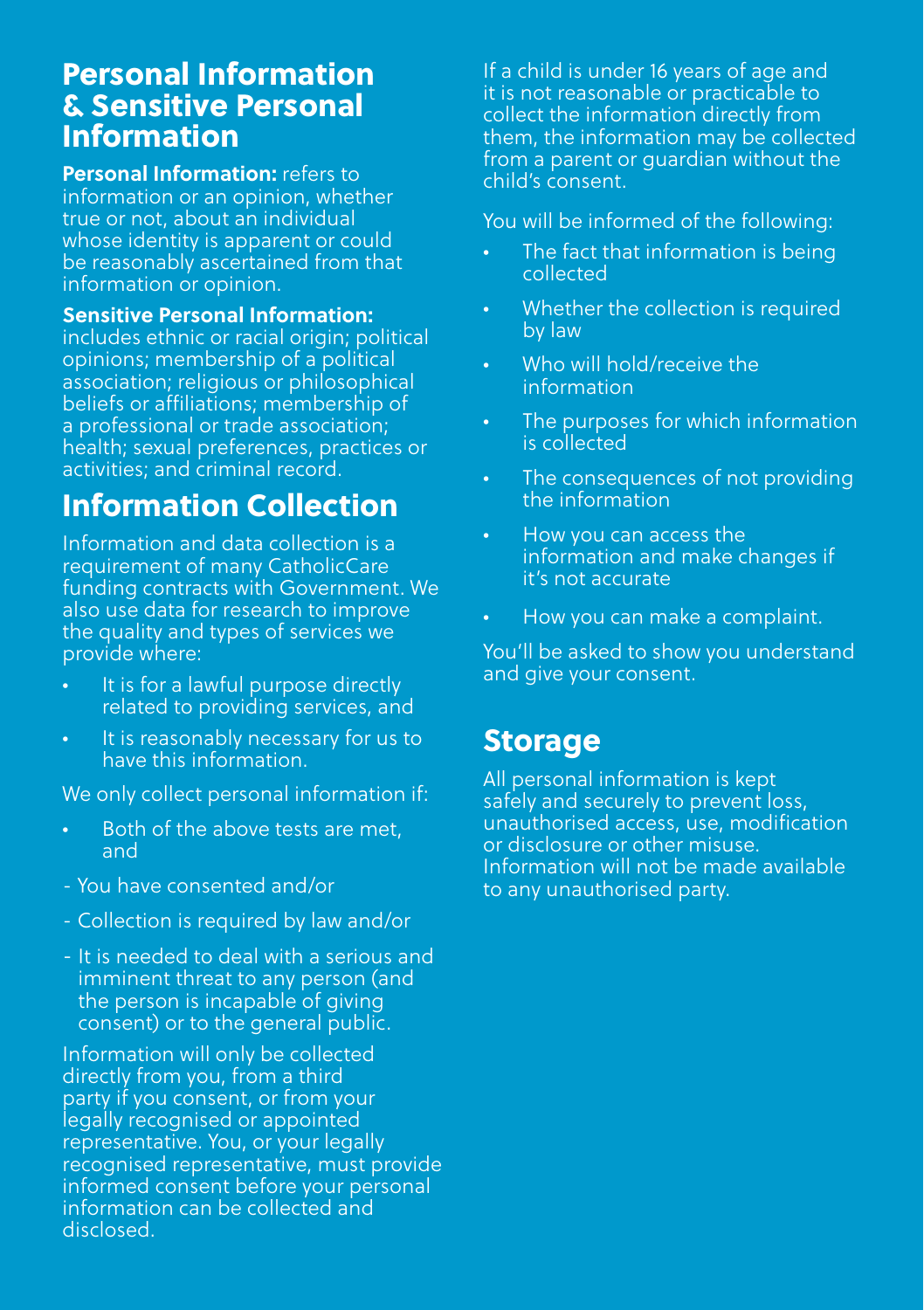#### Access & Amendment of Information

We will take reasonable steps to enable you to find out:

- Whether we hold personal information about you
- What type of information we hold about you
- The purposes for which the information will be used
- How you can access the information.

If you request access to your personal information, it will be provided without unreasonable expense or delay, unless:

- This would pose a serious and imminent threat to the life, health or safety of any individual
- This would unreasonably affect the privacy of other individuals
- The information is related to existing or anticipated legal proceedings between the organisation and yourself and this information could not be obtained by the legal process of discovery in those proceedings
- It would be unlawful to provide access
- Denying access is required or authorised by law
- Providing access would be likely to prejudice an investigation into possible unlawful activity.

If we deny access to personal information, reasons will be provided in writing for doing so.

We will allow you to apply to update. correct or amend your personal information, to ensure its accuracy.

If CatholicCare is not prepared to amend the information, you will be informed of the reasons for this refusal. At your request, CatholicCare will take

reasonable steps to attach a statement by you to the original information to detail the amendment sought or state that you believe the information held is inaccurate, incomplete, not up-to-date and/or misleading.

# Use of Information

Personal information will only be used for the purpose that it was collected, unless:

- You give your express written consent to the information being used for other purposes; or
- Further use of the information is directly related to the purpose of the original collection; or
- Further use of the information is necessary to prevent a serious and imminent threat to the life or health of any individual, or to the general public; or
- The use is required or allowed to be made by law (including for required data collection and program contract reporting).

## **Disclosure**

CatholicCare will only disclose personal information:

- For the primary purpose for which it was collected; or
- For a directly related secondary purpose within your reasonable expectations as a client; or
- With your consent; or
- To deal with a serious and imminent threat to personal or public health or safety; or
- Where authorised or required by law.

CatholicCare will only disclose sensitive personal information:

- With your written consent; or
- To deal with a serious and imminent threat to personal or public health or safety; or
- Where authorised or required by law.